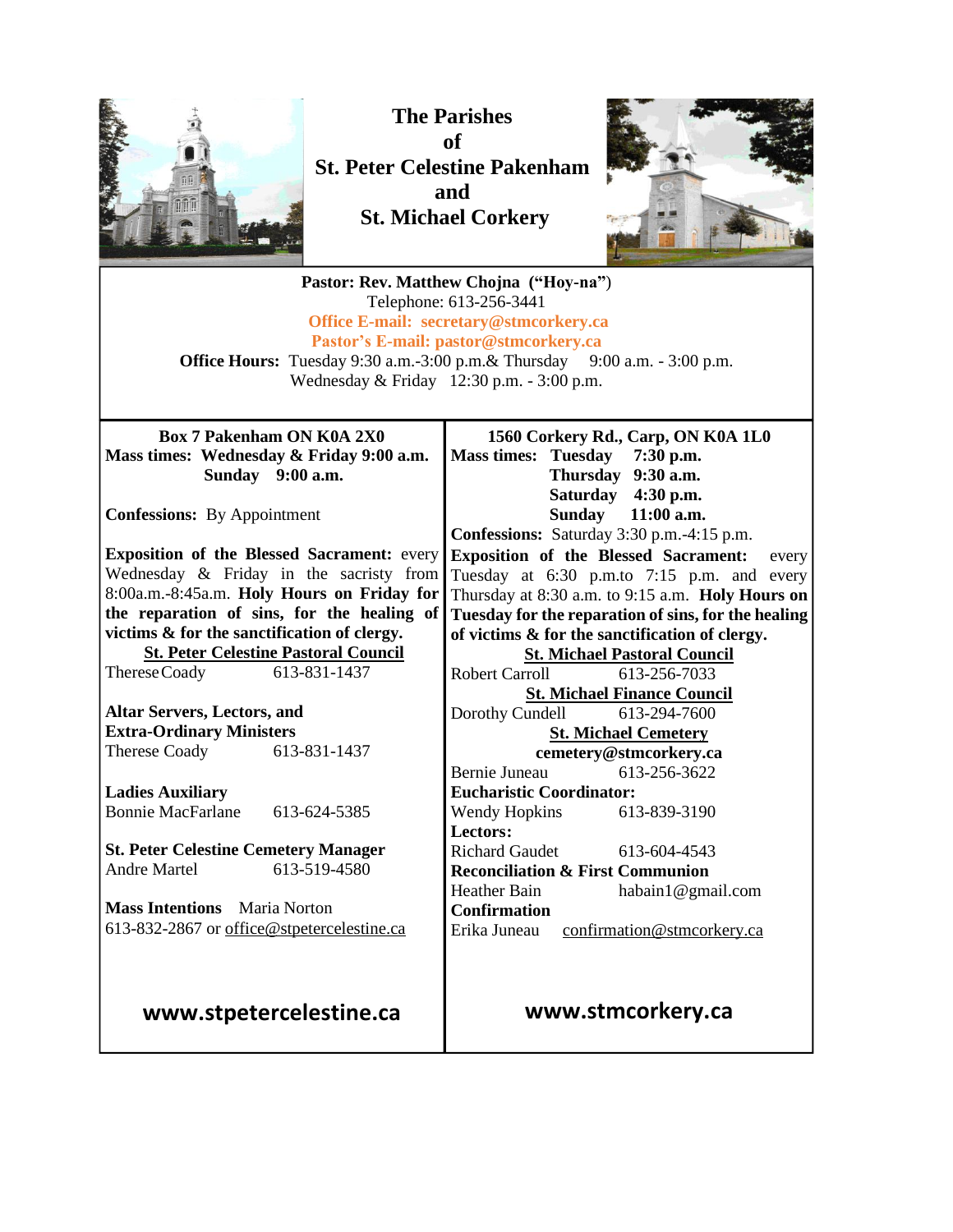| Mass Intentions - St. Michael's Corkery        |                    |                                                                                                  |
|------------------------------------------------|--------------------|--------------------------------------------------------------------------------------------------|
| Saturday Oct. 24                               | 4:30 <sub>pm</sub> | +Mae Anderson by The Family                                                                      |
| Sunday Oct. 25                                 | 11:00am            | Missa Pro Populo                                                                                 |
| Tuesday Oct. 27                                | 7:30 <sub>pm</sub> | +Holy Souls in Purgatory<br>by a Parishioner<br>Samuel LeBlanc & Family<br>by The Yanchus Family |
| Thursday Oct. 29                               | 9:30am             | Intentions of Marty & Terry Tate<br>By the Beyer Family                                          |
| Saturday Oct. 31                               | 4:30 <sub>pm</sub> | Agnes, Frank, Johnny & Danny Forrest<br>By Ray Sample                                            |
| Sunday Nov. 1                                  | 11:00am            | +Albert Beaudry by The Family<br>+Gerry Donohue by Gail Donohue                                  |
| Mass Intentions - St. Peter Celestine Pakenham |                    |                                                                                                  |
| Sunday Oct. 25                                 | $9:00$ am          | Intentions of a Parishioner                                                                      |
| <b>Wednesday Oct. 28</b>                       | $9:00$ am          | <b>Intentions of Maria Norton</b>                                                                |
| Friday Oct. 30                                 | 9:00am             | Forgotten Souls in Purgatory                                                                     |
| Sunday Nov. 1                                  | $9:00$ am          | Missa Pro Populo                                                                                 |